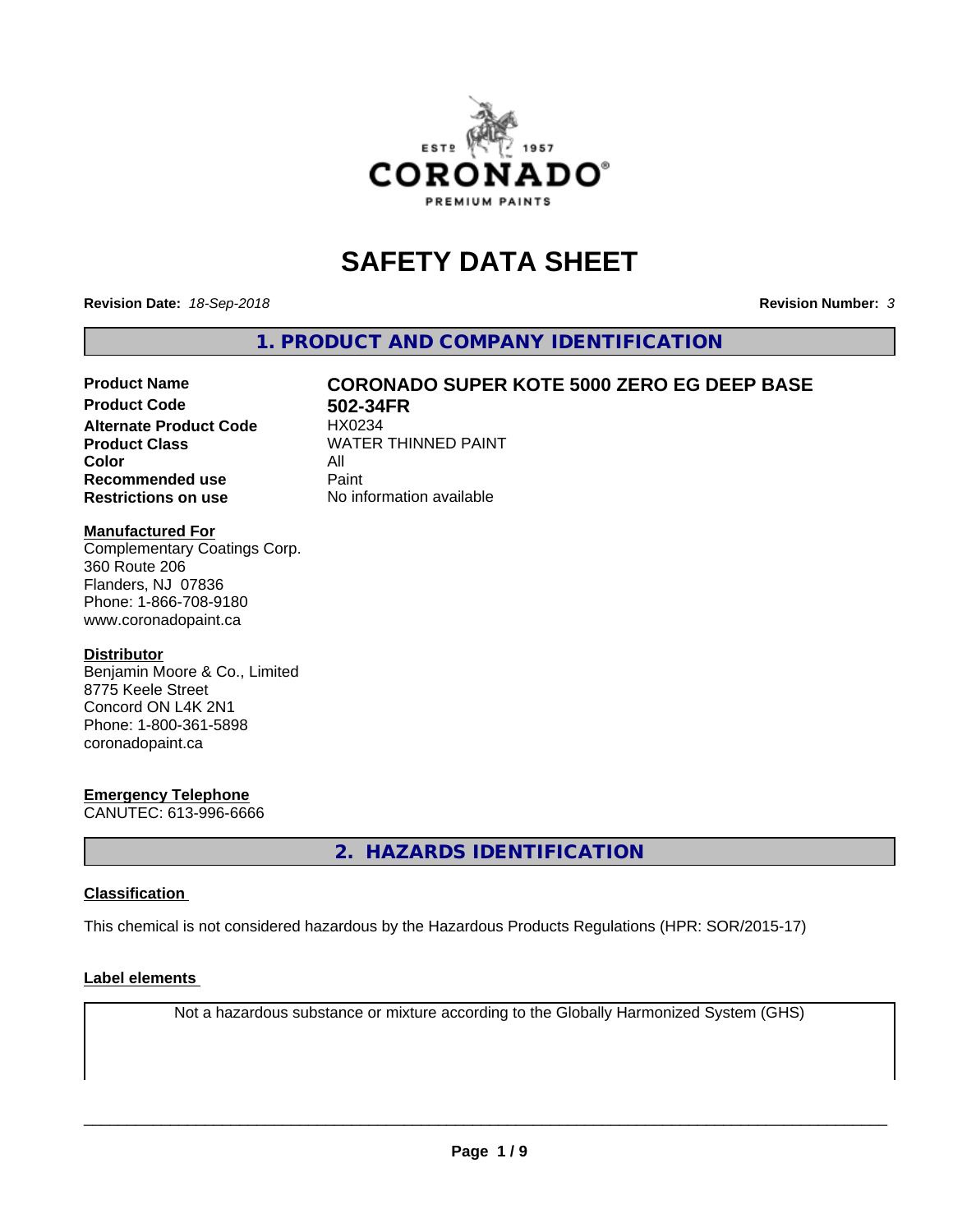**Appearance** liquid

**Odor** little or no odor

**Other information**

No information available

# **3. COMPOSITION INFORMATION ON COMPONENTS**

\_\_\_\_\_\_\_\_\_\_\_\_\_\_\_\_\_\_\_\_\_\_\_\_\_\_\_\_\_\_\_\_\_\_\_\_\_\_\_\_\_\_\_\_\_\_\_\_\_\_\_\_\_\_\_\_\_\_\_\_\_\_\_\_\_\_\_\_\_\_\_\_\_\_\_\_\_\_\_\_\_\_\_\_\_\_\_\_\_\_\_\_\_

| Chemical<br>name              | N0<br>.                                               | <br>$\mathbf{a}$<br>$M$ oir $-$<br>7ο |
|-------------------------------|-------------------------------------------------------|---------------------------------------|
| .imestone                     | $\sim$<br>1017<br>$\overline{\phantom{a}}$<br>∙ט<br>ີ | 200'<br>ໍດ<br>3U%<br>. U              |
| <br>າ dioxide<br>itani<br>ium | $\sim$<br>-<br>3463<br>ั⊀-ค<br>u.<br>. .              | 70<br>$\prime$                        |

# **4. FIRST AID MEASURES General Advice General Advice No hazards which require special first aid measures. Eye Contact Exercise 20 All 20 All 20 All 20 All 20 All 20 All 20 All 20 All 20 All 20 All 20 All 20 All 20 All 20 All 20 All 20 All 20 All 20 All 20 All 20 All 20 All 20 All 20 All 20 All 20 All 20 All 20 All 20 All 20** minutes and consult a physician. **Skin Contact** Same of the Mash off immediately with soap and plenty of water while removing all contaminated clothes and shoes. **Inhalation Inhalation Move to fresh air.** If symptoms persist, call a physician. **Ingestion Ingestion Clean mouth with water and afterwards drink plenty of** water. Consult a physician if necessary. **Most Important Symptoms/Effects** None known. **Notes To Physician** Motes To Physician Treat symptomatically. **5. FIRE-FIGHTING MEASURES**

| <b>Suitable Extinguishing Media</b>                                    | Use extinguishing measures that are appropriate to local<br>circumstances and the surrounding environment.                                   |
|------------------------------------------------------------------------|----------------------------------------------------------------------------------------------------------------------------------------------|
| <b>Protective Equipment And Precautions For</b><br><b>Firefighters</b> | As in any fire, wear self-contained breathing apparatus<br>pressure-demand, MSHA/NIOSH (approved or equivalent)<br>and full protective gear. |
| <b>Specific Hazards Arising From The Chemical</b>                      | Closed containers may rupture if exposed to fire or<br>extreme heat.                                                                         |
| <b>Sensitivity To Mechanical Impact</b>                                | No.                                                                                                                                          |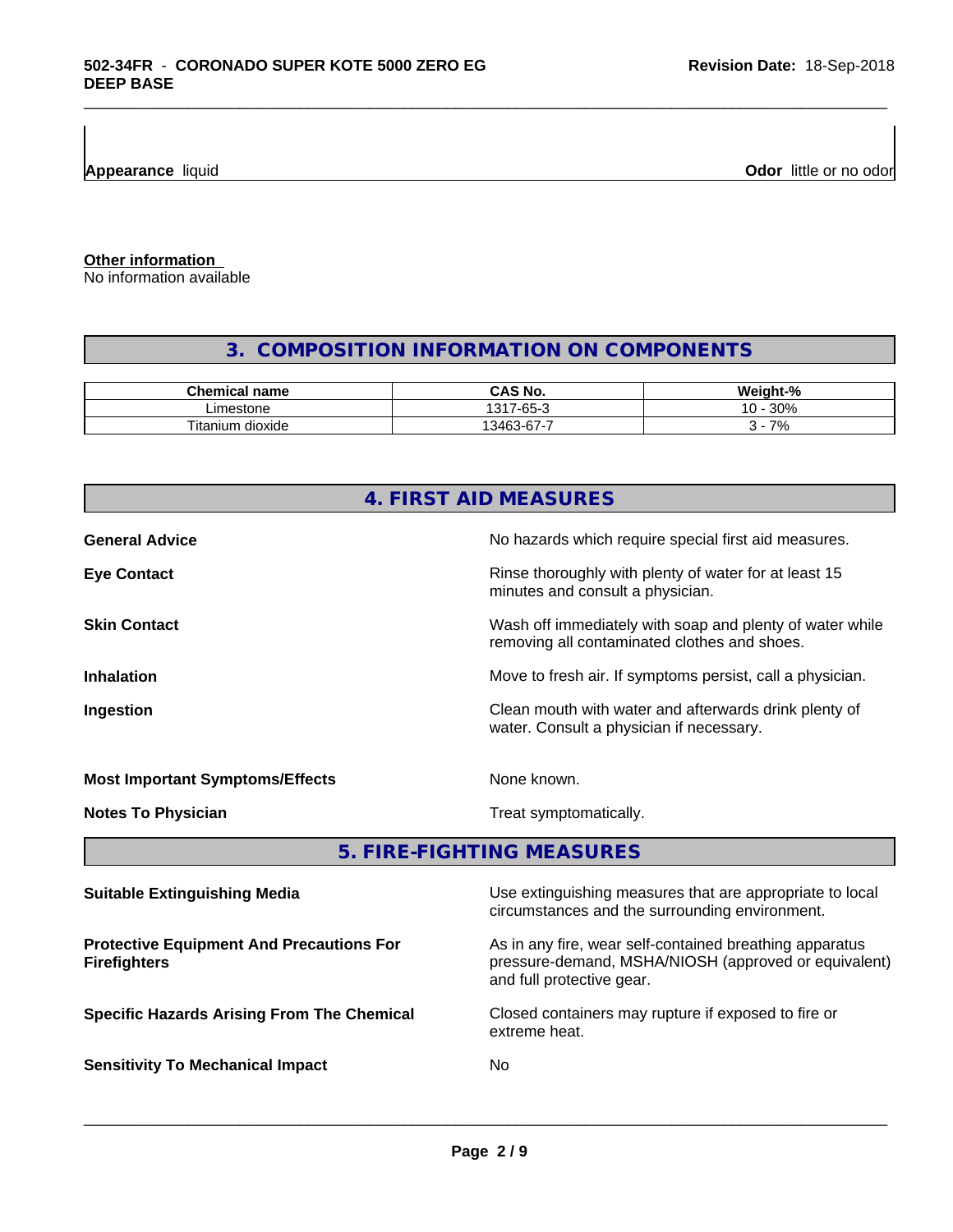| <b>Sensitivity To Static Discharge</b>                                           |                 | No                                                 |                                |
|----------------------------------------------------------------------------------|-----------------|----------------------------------------------------|--------------------------------|
| <b>Flash Point Data</b><br>Flash Point (°F)<br>Flash Point (°C)<br><b>Method</b> |                 | Not applicable<br>Not applicable<br>Not applicable |                                |
| <b>Flammability Limits In Air</b>                                                |                 |                                                    |                                |
| Lower flammability limit:<br><b>Upper flammability limit:</b>                    |                 | Not applicable<br>Not applicable                   |                                |
| <b>NFPA</b><br>Health: 1                                                         | Flammability: 0 | <b>Instability: 0</b>                              | <b>Special: Not Applicable</b> |

\_\_\_\_\_\_\_\_\_\_\_\_\_\_\_\_\_\_\_\_\_\_\_\_\_\_\_\_\_\_\_\_\_\_\_\_\_\_\_\_\_\_\_\_\_\_\_\_\_\_\_\_\_\_\_\_\_\_\_\_\_\_\_\_\_\_\_\_\_\_\_\_\_\_\_\_\_\_\_\_\_\_\_\_\_\_\_\_\_\_\_\_\_

# **NFPA Legend**

- 0 Not Hazardous
- 1 Slightly
- 2 Moderate
- 3 High
- 4 Severe

*The ratings assigned are only suggested ratings, the contractor/employer has ultimate responsibilities for NFPA ratings where this system is used.*

*Additional information regarding the NFPA rating system is available from the National Fire Protection Agency (NFPA) at www.nfpa.org.*

# **6. ACCIDENTAL RELEASE MEASURES**

**Personal Precautions Precautions** Avoid contact with skin, eyes and clothing. Ensure adequate ventilation.

**Other Information Other Information Prevent further leakage or spillage if safe to do so.** 

**Environmental precautions** See Section 12 for additional Ecological Information.

**Methods for Cleaning Up Example 20 Soak** up with inert absorbent material. Sweep up and shovel into suitable containers for disposal.

vapors, spray mists or sanding dust. In case of insufficient

**7. HANDLING AND STORAGE**

**Handling Handling Avoid contact with skin, eyes and clothing. Avoid breathing** 

**Storage Keep container tightly closed.** Keep out of the reach of children.

ventilation, wear suitable respiratory equipment.

**Incompatible Materials Incompatible Materials No information available** 

 $\overline{\phantom{a}}$  ,  $\overline{\phantom{a}}$  ,  $\overline{\phantom{a}}$  ,  $\overline{\phantom{a}}$  ,  $\overline{\phantom{a}}$  ,  $\overline{\phantom{a}}$  ,  $\overline{\phantom{a}}$  ,  $\overline{\phantom{a}}$  ,  $\overline{\phantom{a}}$  ,  $\overline{\phantom{a}}$  ,  $\overline{\phantom{a}}$  ,  $\overline{\phantom{a}}$  ,  $\overline{\phantom{a}}$  ,  $\overline{\phantom{a}}$  ,  $\overline{\phantom{a}}$  ,  $\overline{\phantom{a}}$ 

**8. EXPOSURE CONTROLS/PERSONAL PROTECTION**

**Exposure Limits**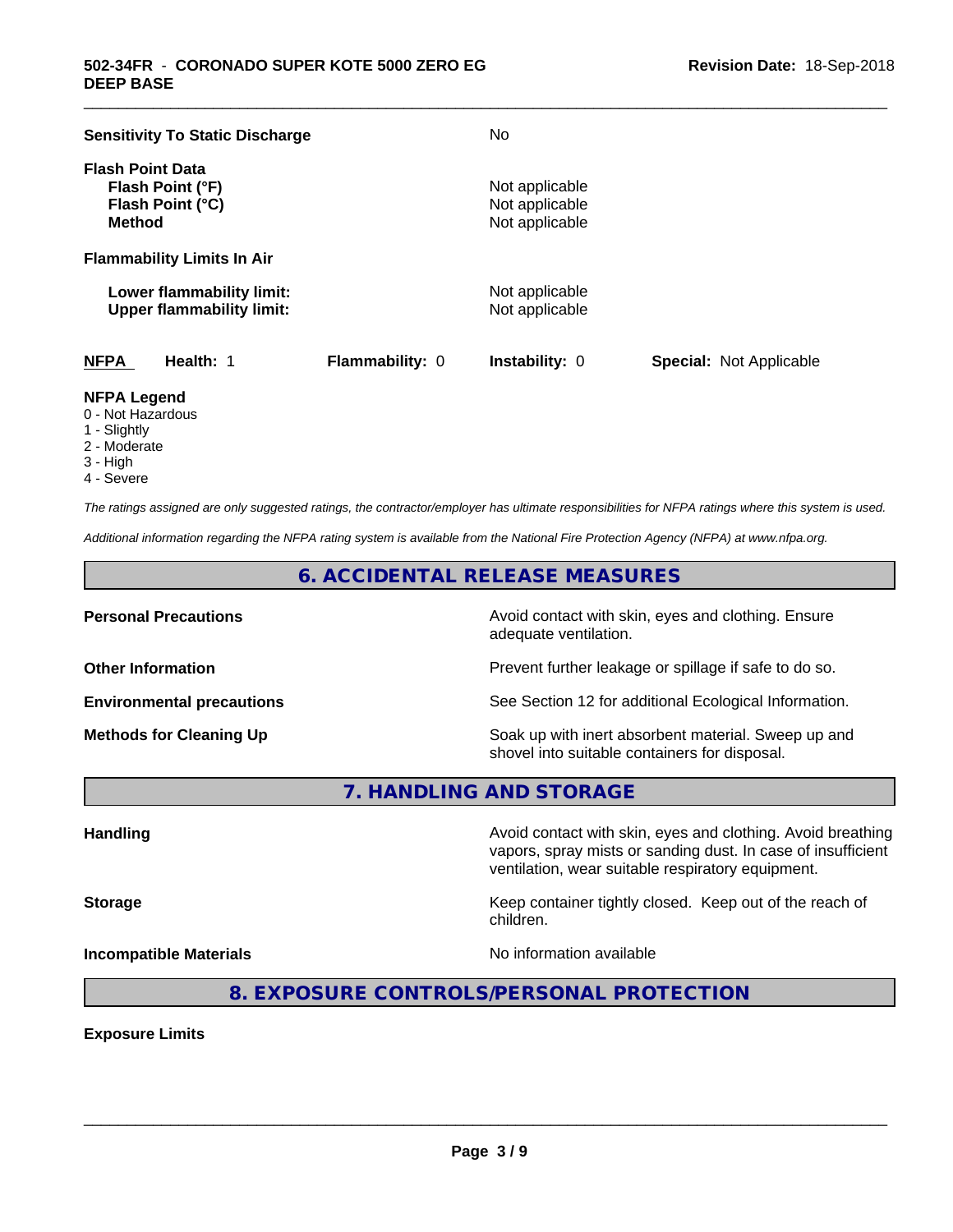| <b>Chemical name</b> | <b>ACGIH TLV</b> | Alberta           | <b>British Columbia</b>    | Ontario           | Quebec                       |
|----------------------|------------------|-------------------|----------------------------|-------------------|------------------------------|
| Limestone            | N/E              | 10 mg/m $3$ - TWA | 10 mg/m $3$ - TWA          | N/E               | 10 mg/m <sup>3</sup> - TWAEV |
|                      |                  |                   | $3 \text{ ma/m}^3$ - TWA   |                   |                              |
|                      |                  |                   | $20 \text{ ma/m}^3$ - STEL |                   |                              |
| Titanium dioxide     | 10 $mq/m3$ - TWA | 10 mg/m $3$ - TWA | 10 mg/m $3$ - TWA          | 10 mg/m $3$ - TWA | 10 mg/m $3$ - TWAEV          |
|                      |                  |                   | $3 \text{ mg/m}^3$ - TWA   |                   |                              |

\_\_\_\_\_\_\_\_\_\_\_\_\_\_\_\_\_\_\_\_\_\_\_\_\_\_\_\_\_\_\_\_\_\_\_\_\_\_\_\_\_\_\_\_\_\_\_\_\_\_\_\_\_\_\_\_\_\_\_\_\_\_\_\_\_\_\_\_\_\_\_\_\_\_\_\_\_\_\_\_\_\_\_\_\_\_\_\_\_\_\_\_\_

#### **Legend**

ACGIH - American Conference of Governmental Industrial Hygienists

Alberta - Alberta Occupational Exposure Limits

British Columbia - British Columbia Occupational Exposure Limits

Ontario - Ontario Occupational Exposure Limits

Quebec - Quebec Occupational Exposure Limits

N/E - Not established

**Personal Protective Equipment**<br> **Eve/Face Protection** 

**Engineering Measures Ensure** Ensure adequate ventilation, especially in confined areas.

Safety glasses with side-shields. **Skin Protection Protective gloves and impervious clothing. Respiratory Protection In case of insufficient ventilation wear suitable respiratory** equipment.

**Hygiene Measures Avoid contact with skin, eyes and clothing. Remove and Hygiene Measures Avoid contact with skin, eyes and clothing. Remove and** wash contaminated clothing before re-use. Wash thoroughly after handling.

# **9. PHYSICAL AND CHEMICAL PROPERTIES**

| Appearance<br>Odor<br><b>Odor Threshold</b><br>Density (Ibs/gal)<br><b>Specific Gravity</b><br>рH<br><b>Viscosity (cps)</b><br>Solubility(ies)<br><b>Water solubility</b><br><b>Evaporation Rate</b><br>Vapor pressure @20 °C (kPa)<br>Vapor density<br>Wt. % Solids<br>Vol. % Solids<br>Wt. % Volatiles<br>Vol. % Volatiles<br><b>VOC Regulatory Limit (g/L)</b> | liquid<br>little or no odor<br>No information available<br>$10.0 - 10.4$<br>$1.20 - 1.25$<br>No information available<br>No information available<br>No information available<br>No information available<br>No information available<br>No information available<br>No information available<br>$45 - 55$<br>$30 - 40$<br>$45 - 55$<br>$60 - 70$<br>< 5 |
|-------------------------------------------------------------------------------------------------------------------------------------------------------------------------------------------------------------------------------------------------------------------------------------------------------------------------------------------------------------------|----------------------------------------------------------------------------------------------------------------------------------------------------------------------------------------------------------------------------------------------------------------------------------------------------------------------------------------------------------|
|                                                                                                                                                                                                                                                                                                                                                                   |                                                                                                                                                                                                                                                                                                                                                          |
|                                                                                                                                                                                                                                                                                                                                                                   |                                                                                                                                                                                                                                                                                                                                                          |
|                                                                                                                                                                                                                                                                                                                                                                   |                                                                                                                                                                                                                                                                                                                                                          |
| <b>Boiling Point (°F)</b>                                                                                                                                                                                                                                                                                                                                         | 212                                                                                                                                                                                                                                                                                                                                                      |
| <b>Boiling Point (°C)</b>                                                                                                                                                                                                                                                                                                                                         | 100                                                                                                                                                                                                                                                                                                                                                      |
| <b>Freezing Point (°F)</b>                                                                                                                                                                                                                                                                                                                                        | 32                                                                                                                                                                                                                                                                                                                                                       |
| <b>Freezing Point (°C)</b>                                                                                                                                                                                                                                                                                                                                        | 0                                                                                                                                                                                                                                                                                                                                                        |
| Flash Point (°F)<br>Flash Point (°C)                                                                                                                                                                                                                                                                                                                              | Not applicable<br>Not applicable                                                                                                                                                                                                                                                                                                                         |
| <b>Method</b>                                                                                                                                                                                                                                                                                                                                                     | Not applicable                                                                                                                                                                                                                                                                                                                                           |
| Flammability (solid, gas)                                                                                                                                                                                                                                                                                                                                         | Not applicable                                                                                                                                                                                                                                                                                                                                           |
| <b>Upper flammability limit:</b>                                                                                                                                                                                                                                                                                                                                  | Not applicable                                                                                                                                                                                                                                                                                                                                           |
|                                                                                                                                                                                                                                                                                                                                                                   |                                                                                                                                                                                                                                                                                                                                                          |
| Lower flammability limit:                                                                                                                                                                                                                                                                                                                                         | Not applicable                                                                                                                                                                                                                                                                                                                                           |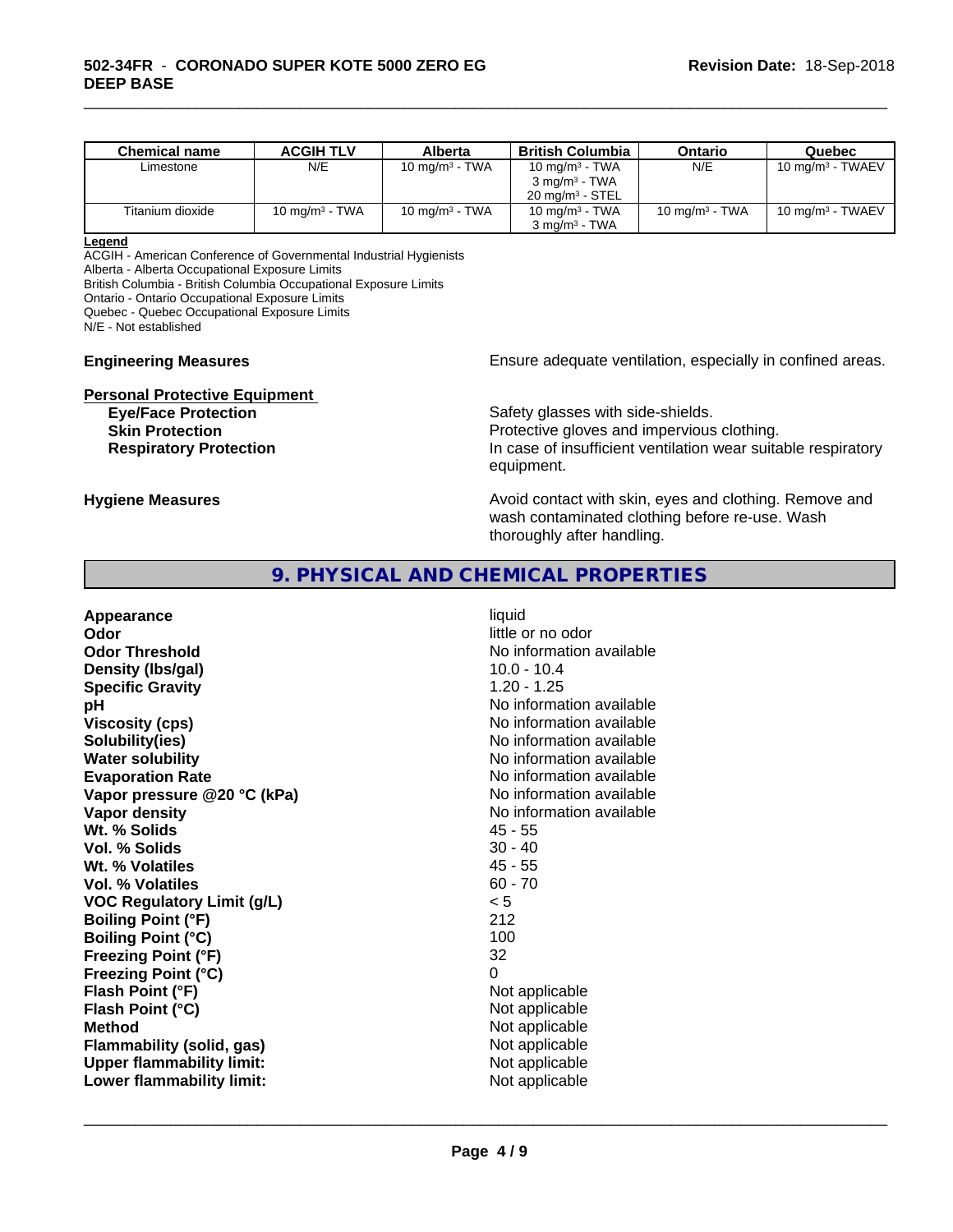**Autoignition Temperature (°F)**<br> **Autoignition Temperature (°C)** No information available **Autoignition Temperature (°C)**<br> **Decomposition Temperature (°F)** No information available **Decomposition Temperature (°F) Decomposition Temperature (°C)**<br> **Partition coefficient**<br> **Partition coefficient**<br> **No** information available

**No information available** 

\_\_\_\_\_\_\_\_\_\_\_\_\_\_\_\_\_\_\_\_\_\_\_\_\_\_\_\_\_\_\_\_\_\_\_\_\_\_\_\_\_\_\_\_\_\_\_\_\_\_\_\_\_\_\_\_\_\_\_\_\_\_\_\_\_\_\_\_\_\_\_\_\_\_\_\_\_\_\_\_\_\_\_\_\_\_\_\_\_\_\_\_\_

# **10. STABILITY AND REACTIVITY**

| <b>Reactivity</b> |  |
|-------------------|--|
|                   |  |

**Hazardous Decomposition Products** None under normal use.

**Not Applicable** 

**Chemical Stability Chemical Stability** Stable under normal conditions.

**Conditions to avoid Prevent from freezing.** 

**Incompatible Materials No materials** No materials to be especially mentioned.

**Possibility of hazardous reactions** None under normal conditions of use.

# **11. TOXICOLOGICAL INFORMATION**

**Product Information Information on likely routes of exposure**

**Principal Routes of Exposure Exposure** Eye contact, skin contact and inhalation.

**Acute Toxicity<br>Product Information** 

**No information available** 

#### **Symptoms related to the physical,chemical and toxicological characteristics**

**Symptoms** No information available

 $\overline{\phantom{a}}$  ,  $\overline{\phantom{a}}$  ,  $\overline{\phantom{a}}$  ,  $\overline{\phantom{a}}$  ,  $\overline{\phantom{a}}$  ,  $\overline{\phantom{a}}$  ,  $\overline{\phantom{a}}$  ,  $\overline{\phantom{a}}$  ,  $\overline{\phantom{a}}$  ,  $\overline{\phantom{a}}$  ,  $\overline{\phantom{a}}$  ,  $\overline{\phantom{a}}$  ,  $\overline{\phantom{a}}$  ,  $\overline{\phantom{a}}$  ,  $\overline{\phantom{a}}$  ,  $\overline{\phantom{a}}$ 

#### **Delayed and immediate effects as well as chronic effects from short and long-term exposure**

| Eye contact                     | May cause slight irritation                                                                                     |
|---------------------------------|-----------------------------------------------------------------------------------------------------------------|
| <b>Skin contact</b>             | Substance may cause slight skin irritation. Prolonged or<br>repeated contact may dry skin and cause irritation. |
| <b>Inhalation</b>               | May cause irritation of respiratory tract.                                                                      |
| Ingestion                       | Ingestion may cause gastrointestinal irritation, nausea,<br>vomiting and diarrhea.                              |
| <b>Sensitization</b>            | No information available.                                                                                       |
| <b>Neurological Effects</b>     | No information available.                                                                                       |
| <b>Mutagenic Effects</b>        | No information available.                                                                                       |
| <b>Reproductive Effects</b>     | No information available.                                                                                       |
| <b>Developmental Effects</b>    | No information available.                                                                                       |
| <b>Target organ effects</b>     | No information available.                                                                                       |
| <b>STOT - single exposure</b>   | No information available.                                                                                       |
| <b>STOT - repeated exposure</b> | No information available.                                                                                       |
| Other adverse effects           | No information available.                                                                                       |
| <b>Aspiration Hazard</b>        | No information available.                                                                                       |
|                                 |                                                                                                                 |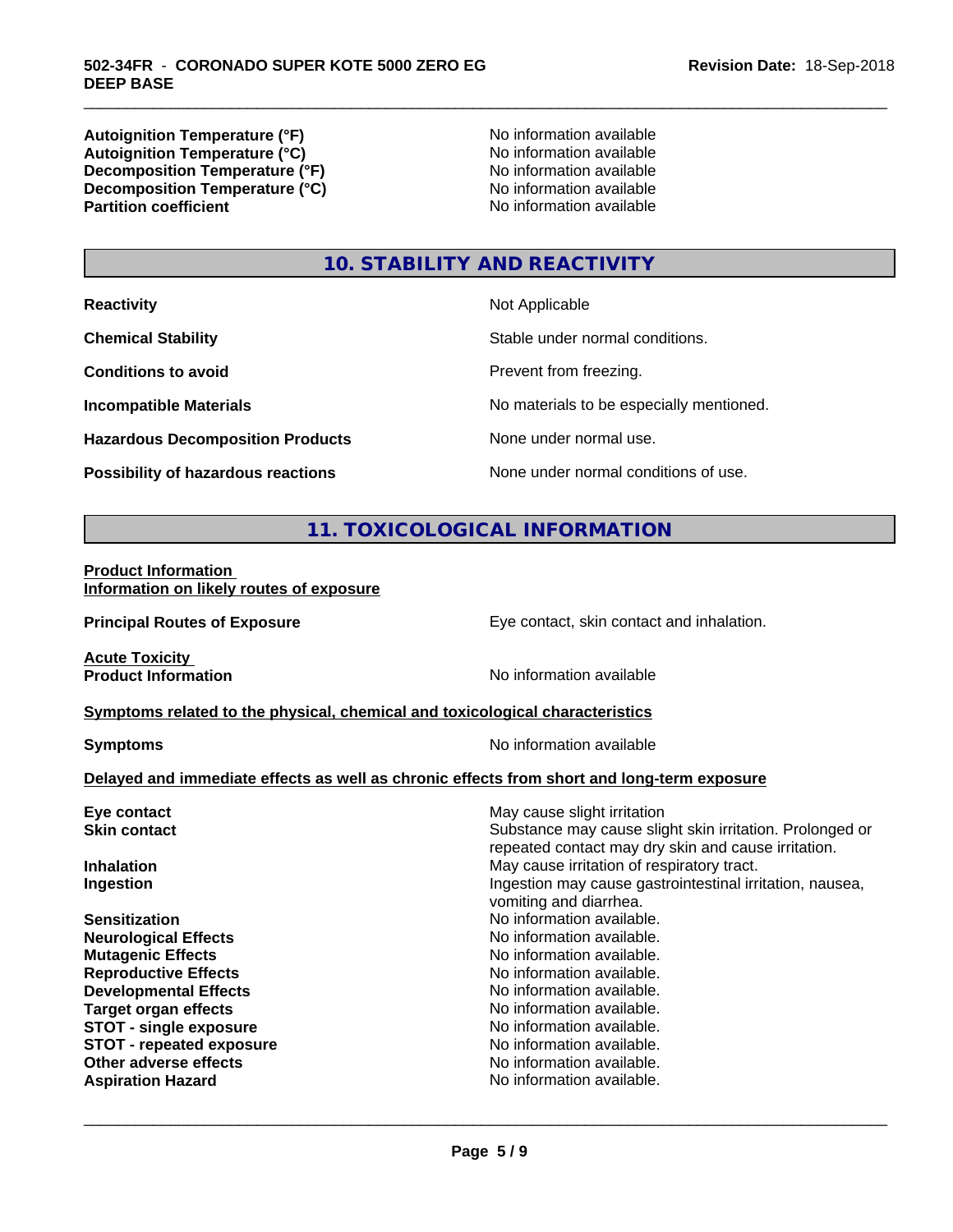#### **Numerical measures of toxicity**

#### **ATEmix (oral)** 179743

\_\_\_\_\_\_\_\_\_\_\_\_\_\_\_\_\_\_\_\_\_\_\_\_\_\_\_\_\_\_\_\_\_\_\_\_\_\_\_\_\_\_\_\_\_\_\_\_\_\_\_\_\_\_\_\_\_\_\_\_\_\_\_\_\_\_\_\_\_\_\_\_\_\_\_\_\_\_\_\_\_\_\_\_\_\_\_\_\_\_\_\_\_

#### **Component Information**

Titanium dioxide LD50 Oral: > 10000 mg/kg (Rat)

#### **Chronic Toxicity**

#### **Carcinogenicity**

*The information below indicateswhether each agency has listed any ingredient as a carcinogen:.*

| <b>Chemical</b><br>name | IARC                                  | <b>NTP</b> |
|-------------------------|---------------------------------------|------------|
|                         | 2B<br>Possible<br>Carcinogen<br>Human |            |
| dioxide<br>⊣tanıum      |                                       |            |

• Although IARC has classified titanium dioxide as possibly carcinogenic to humans (2B), their summary concludes: "No significant exposure to titanium dioxide is thought to occur during the use of products in which titanium dioxide is bound to other materials, such as paint."

#### **Legend**

IARC - International Agency for Research on Cancer NTP - National Toxicity Program OSHA - Occupational Safety & Health Administration

**12. ECOLOGICAL INFORMATION**

#### **Ecotoxicity Effects**

The environmental impact of this product has not been fully investigated.

#### **Product Information**

#### **Acute Toxicity to Fish**

No information available

#### **Acute Toxicity to Aquatic Invertebrates**

No information available

#### **Acute Toxicity to Aquatic Plants**

No information available

#### **Persistence / Degradability**

No information available.

## **Bioaccumulation**

No information available.

#### **Mobility in Environmental Media**

No information available.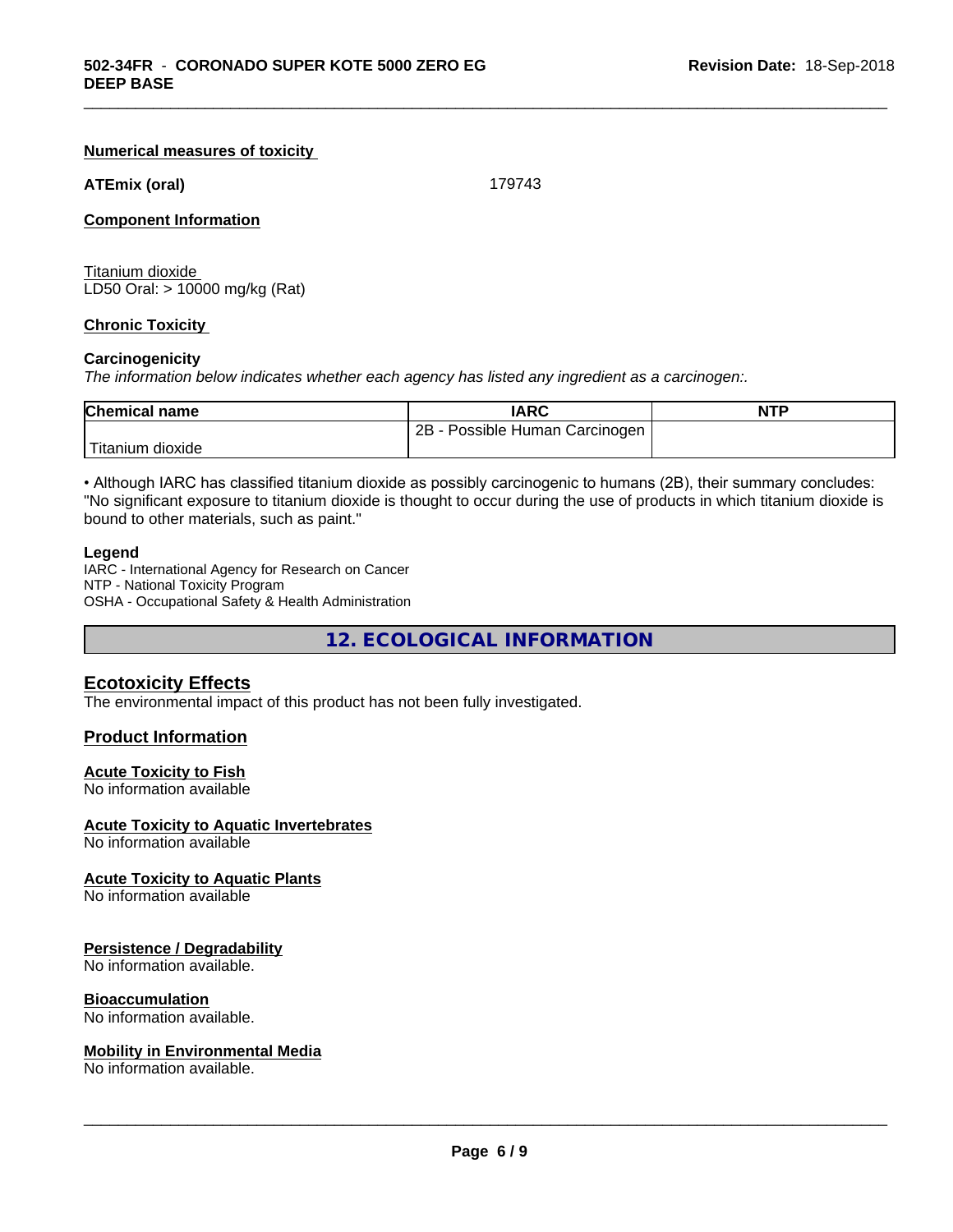**Ozone** No information available

#### **Component Information**

#### **Acute Toxicity to Fish**

Titanium dioxide  $LC50:$  > 1000 mg/L (Fathead Minnow - 96 hr.)

## **Acute Toxicity to Aquatic Invertebrates**

No information available

#### **Acute Toxicity to Aquatic Plants**

No information available

# **13. DISPOSAL CONSIDERATIONS**

\_\_\_\_\_\_\_\_\_\_\_\_\_\_\_\_\_\_\_\_\_\_\_\_\_\_\_\_\_\_\_\_\_\_\_\_\_\_\_\_\_\_\_\_\_\_\_\_\_\_\_\_\_\_\_\_\_\_\_\_\_\_\_\_\_\_\_\_\_\_\_\_\_\_\_\_\_\_\_\_\_\_\_\_\_\_\_\_\_\_\_\_\_

Waste Disposal Method **Dispose of in accordance with federal, state, provincial,** and local regulations. Local requirements may vary, consult your sanitation department or state-designated environmental protection agency for more disposal options.

## **14. TRANSPORT INFORMATION**

| <b>TDG</b>         | Not regulated |
|--------------------|---------------|
| <b>ICAO / IATA</b> | Not regulated |
| <b>IMDG / IMO</b>  | Not regulated |

# **15. REGULATORY INFORMATION**

## **International Inventories**

| <b>TSCA: United States</b> | Yes - All components are listed or exempt. |
|----------------------------|--------------------------------------------|
| <b>DSL: Canada</b>         | Yes - All components are listed or exempt. |

# **National Pollutant Release Inventory (NPRI)**

# **NPRI Parts 1- 4**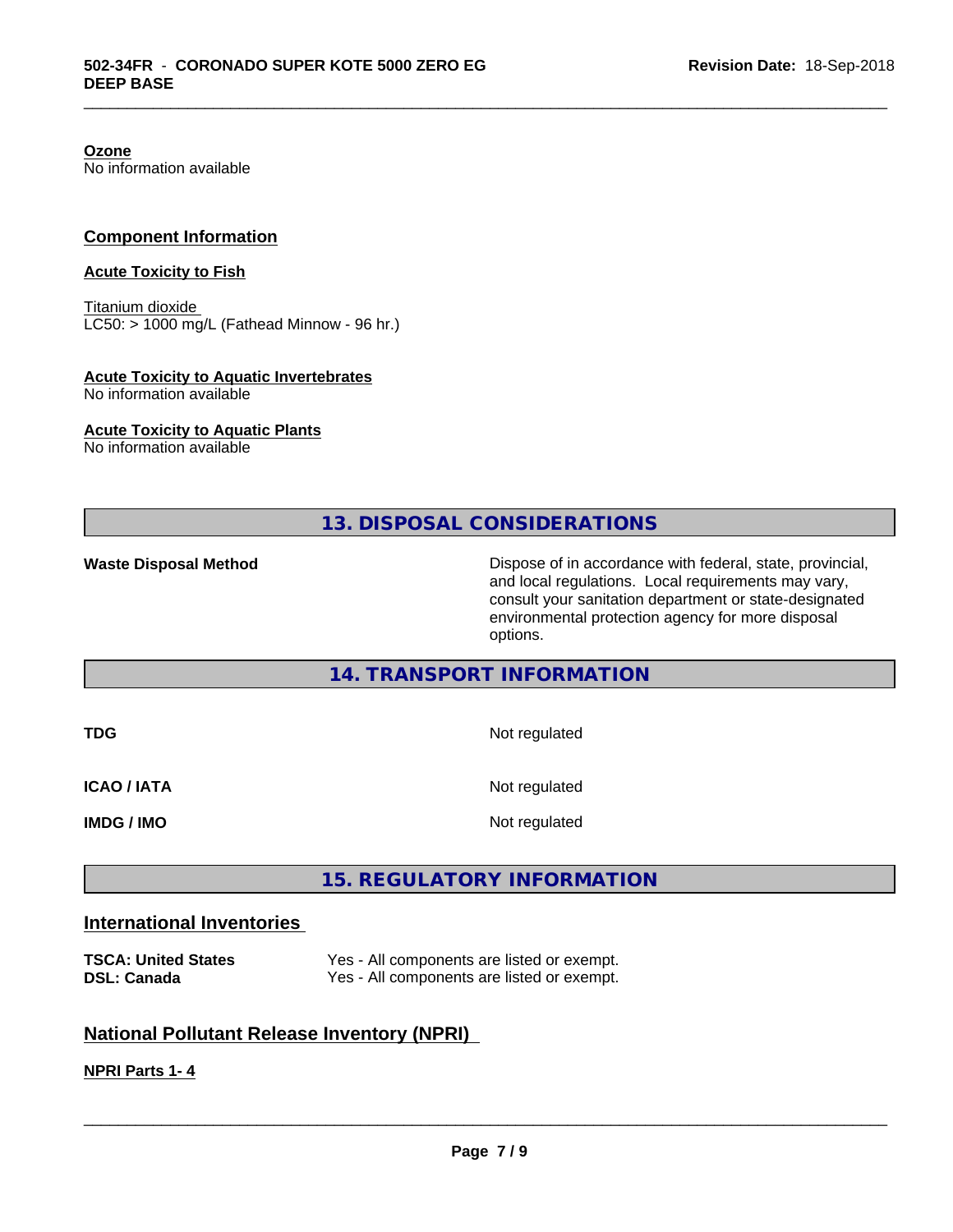This product contains the following Parts 1-4 NPRI chemicals:

#### *None*

#### **NPRI Part 5**

This product contains the following NPRI Part 5 Chemicals:

*None*

#### **WHMIS Regulatory Status**

This product has been classified in accordance with the hazard criteria of the Hazardous Products Regulations (HPR) and the SDS contains all the information required by the HPR.

\_\_\_\_\_\_\_\_\_\_\_\_\_\_\_\_\_\_\_\_\_\_\_\_\_\_\_\_\_\_\_\_\_\_\_\_\_\_\_\_\_\_\_\_\_\_\_\_\_\_\_\_\_\_\_\_\_\_\_\_\_\_\_\_\_\_\_\_\_\_\_\_\_\_\_\_\_\_\_\_\_\_\_\_\_\_\_\_\_\_\_\_\_

**16. OTHER INFORMATION HMIS** - **Health:** 1 **Flammability:** 0 **Reactivity:** 0 **PPE:** - **HMIS Legend** 0 - Minimal Hazard

- 
- 1 Slight Hazard
- 2 Moderate Hazard
- 3 Serious Hazard
- 4 Severe Hazard
- <sup>\*</sup> Chronic Hazard
- X Consult your supervisor or S.O.P. for "Special" handling instructions.

*Note: The PPE rating has intentionally been left blank. Choose appropriate PPE that will protect employees from the hazards the material will present under the actual normal conditions of use.*

*Caution: HMISÒ ratings are based on a 0-4 rating scale, with 0 representing minimal hazards or risks, and 4 representing significant hazards or risks. Although HMISÒ ratings are not required on MSDSs under 29 CFR 1910.1200, the preparer, has chosen to provide them. HMISÒ ratings are to be used only in conjunction with a fully implemented HMISÒ program by workers who have received appropriate HMISÒ training. HMISÒ is a registered trade and service mark of the NPCA. HMISÒ materials may be purchased exclusively from J. J. Keller (800) 327-6868.*

 **WARNING!** If you scrape, sand, or remove old paint, you may release lead dust. LEAD IS TOXIC. EXPOSURE TO LEAD DUST CAN CAUSE SERIOUS ILLNESS, SUCH AS BRAIN DAMAGE, ESPECIALLY IN CHILDREN. PREGNANT WOMEN SHOULD ALSO AVOID EXPOSURE.Wear a NIOSH approved respirator to control lead exposure. Clean up carefully with a HEPA vacuum and a wet mop. Before you start, find out how to protect yourself and your family by logging onto Health Canada @

http://www.hc-sc.gc.ca/ewh-semt/contaminants/lead-plomb/asked\_questions-questions\_posees-eng.php.

| <b>Prepared By</b>                                  | <b>Product Stewardship Department</b><br>Benjamin Moore & Co.<br>101 Paragon Drive<br>Montvale, NJ 07645<br>800-225-5554 |  |
|-----------------------------------------------------|--------------------------------------------------------------------------------------------------------------------------|--|
| <b>Revision Date:</b><br><b>Reason for revision</b> | 18-Sep-2018<br>Not available                                                                                             |  |

#### **Disclaimer**